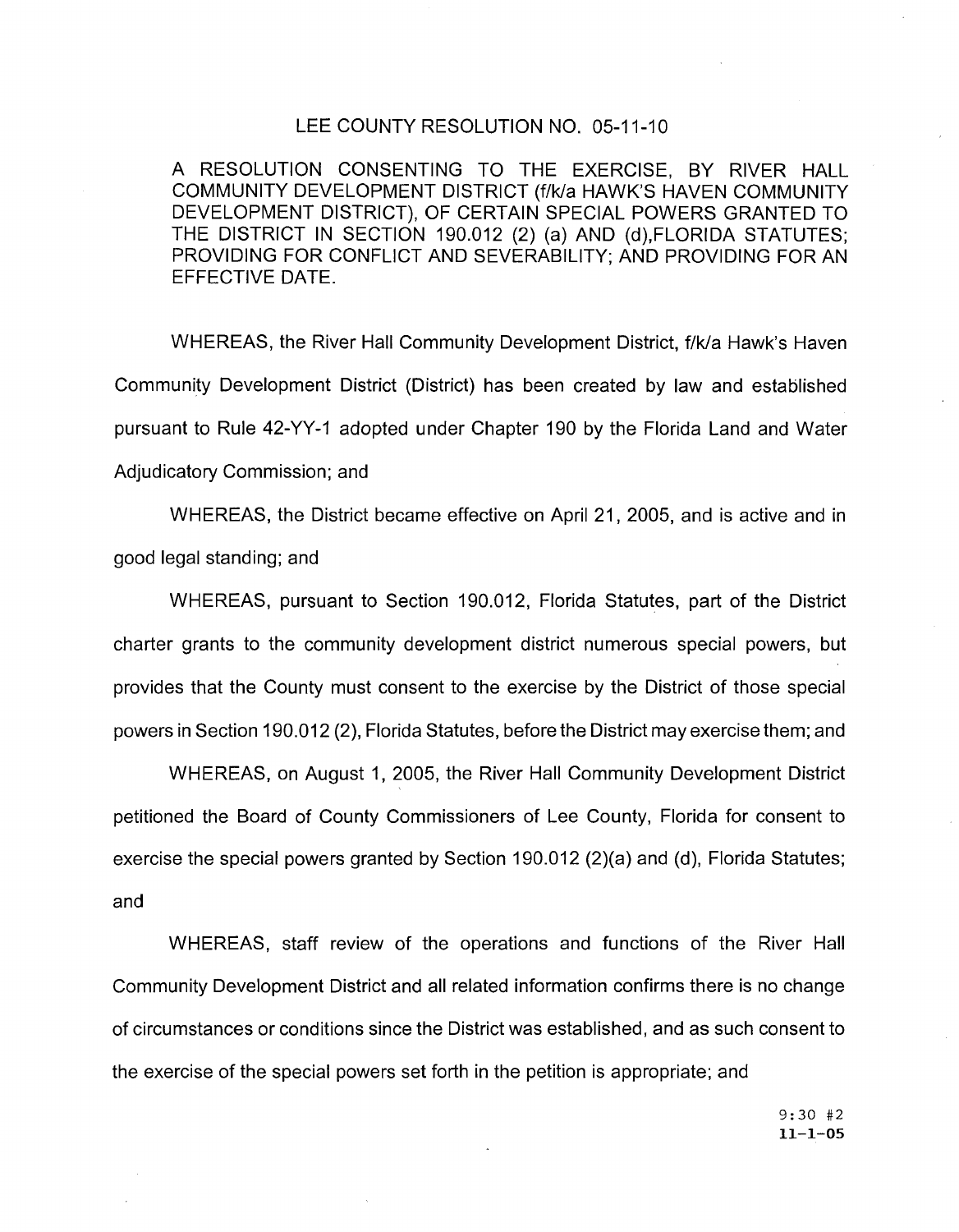WHEREAS, the Board of County Commissioner of Lee County, Florida has confirmed that the district government has the capability of providing these additional powers; and

WHEREAS, the consent to exercise the powers is not inconsistent with, will always be subject to and will comply with the Lee County Comprehensive Plan and all related regulations governing the use of land served by the District; and

WHEREAS, the Board of County Commissioners desires to consent to the exercise by River Hall Community Development Districts of these additional special powers.

NOW THEREFORE, BE IT RESOLVED BY THE BOARD OF COUNTY COMMISSIONERS OF LEE COUNTY, FLORIDA THAT:

## **SECTION ONE: AUTHORITY FOR RESOLUTION**

This Resolution is adopted pursuant to Section 190.012 (2), Florida Statutes.

# **SECTION TWO: CONSENT TO THE EXERCISE OF OPTIONAL SPECIAL POWERS**

The Lee County Board of County Commissioners hereby consents to the exercise by the River Hall Community Development District of the additional special powers granted in Section 190.012 (2)(a) and (d), Florida Statutes, as part of its statutory charter.

More specifically, the District is granted by its charter and this resolution, so long as it is in compliance with, and subject to, the County plans, permits, and regulations, the power to plan, establish, acquire, construct or reconstruct, enlarge or extend, equip,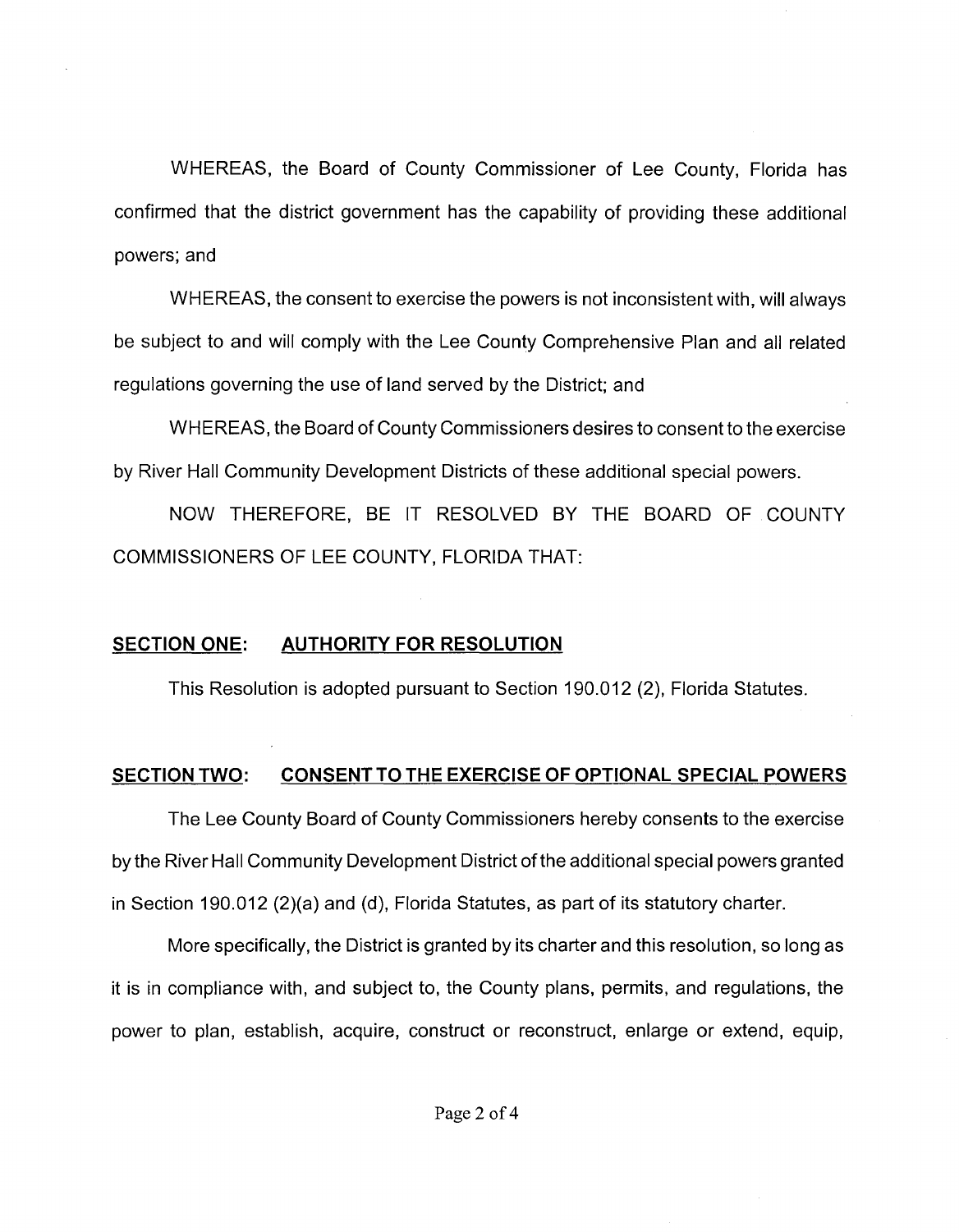operate, and maintain additional systems and facilities: for parks and facilities for indoor and outdoor recreational, cultural, and educational uses; and for security, including, but not limited to, requisite personnel and equipment.

### **SECTION THREE: STATUTORY PROVISIONS CONSTITUTING THE CHARTER DISTRICT**

The charter of the River Hall Community Development District is set forth in Sections 190.006 - 190.041, Florida Statutes.

## **SECTION FOUR: CONFLICT AND SEVERABILITY**

In the event this resolution conflicts with other ordinance or resolutions of Lee County or applicable law, the more restrictive will apply. If any phrase or portion of this ordinance is held invalid or unconstitutional by any court of competent jurisdiction, such portion shall will be deemed a separate, distinct, and independent provision and such holding will not affect the validity of the remaining portion.

# **SECTION FIVE: EFFECTIVE DATE**

This resolution will become effective upon passage.

The foregoing resolution was offered by Commissioner Janes who moved its adoption. The motion was seconded by Commissioner Hall, and, being put to a vote the vote was as follows: